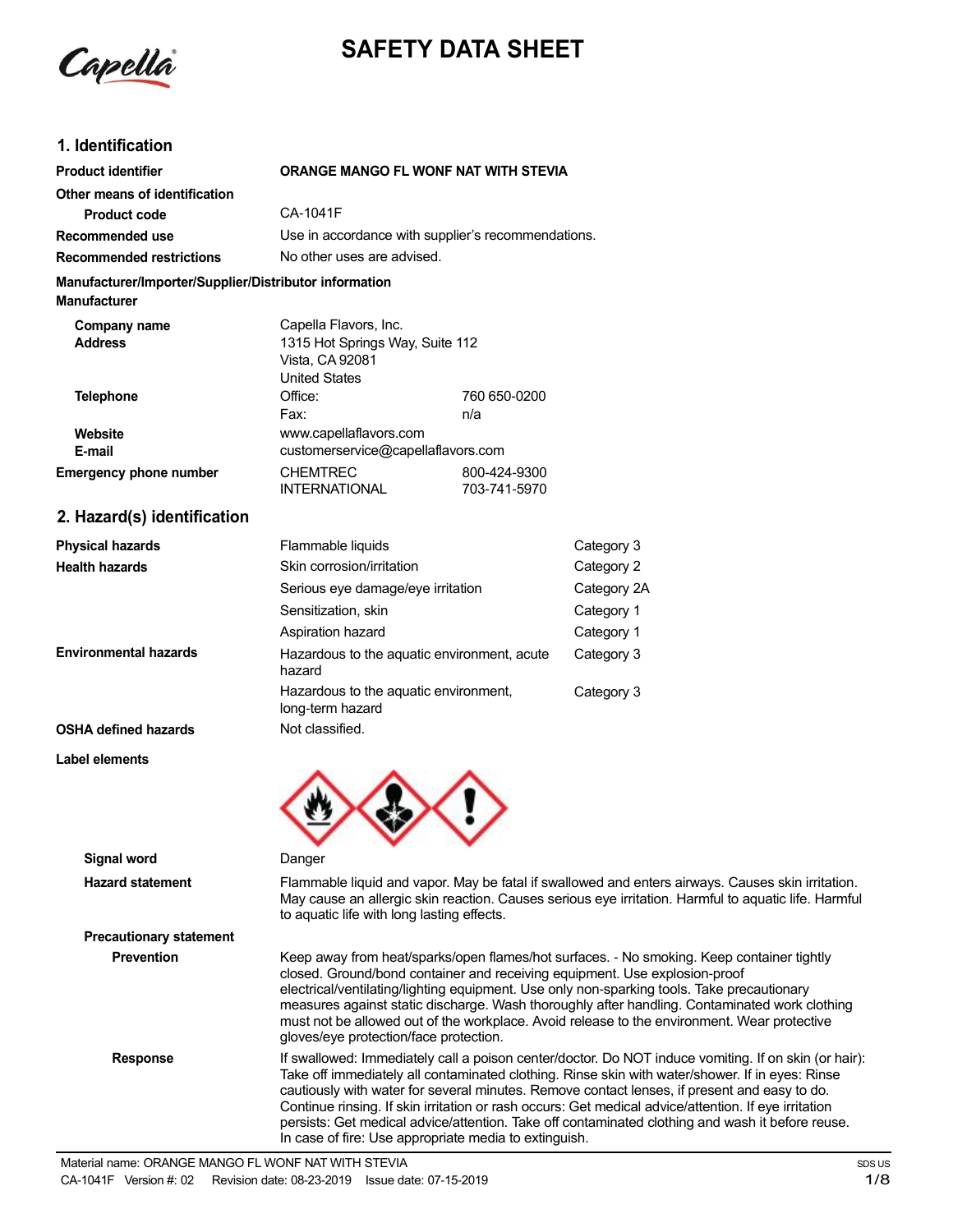| <b>Storage</b>                               | Store in a well-ventilated place. Keep cool. Store locked up.                                                                                                                                                                                                                                                                                                                                                                                            |
|----------------------------------------------|----------------------------------------------------------------------------------------------------------------------------------------------------------------------------------------------------------------------------------------------------------------------------------------------------------------------------------------------------------------------------------------------------------------------------------------------------------|
| <b>Disposal</b>                              | Dispose of contents/container in accordance with local/regional/national/international regulations.                                                                                                                                                                                                                                                                                                                                                      |
| Hazard(s) not otherwise<br>classified (HNOC) | Static accumulating flammable liquid can become electrostatically charged even in bonded and<br>grounded equipment. Sparks may ignite liquid and vapor. May cause flash fire or explosion.                                                                                                                                                                                                                                                               |
| Supplemental information                     | 3% of the mixture consists of component(s) of unknown acute oral toxicity. 3% of the mixture<br>consists of component(s) of unknown acute dermal toxicity. 3% of the mixture consists of<br>component(s) of unknown acute inhalation toxicity. 3% of the mixture consists of component(s) of<br>unknown acute hazards to the aquatic environment. 3% of the mixture consists of component(s)<br>of unknown long-term hazards to the aquatic environment. |

# **3. Composition/information on ingredients**

**Mixtures**

| <b>Chemical name</b>                         | Common name and synonyms | <b>CAS number</b> | %          |
|----------------------------------------------|--------------------------|-------------------|------------|
| ETHYL ALCOHOL 190 PROOF<br>CANE IP NON GMO   | <b>ETHYLALCOHOL</b>      | 64-17-5           | $40 - 50$  |
| TRADE SECRET*                                |                          | Proprietary*      | $10 - 520$ |
| <b>NOM</b><br><b>PROPYLENE GLYCOL</b><br>NFI |                          | 57-55-6           | $5 - 510$  |
| Other components below reportable levels     |                          |                   | $30 - 40$  |

Other components below reportable levels

\*Designates that a specific chemical identity and/or percentage of composition has been withheld as a trade secret.

### **4. First-aid measures**

| <b>Inhalation</b>                                                            | Move to fresh air. Call a physician if symptoms develop or persist.                                                                                                                                                                                                                                                                                                                                                                                                                                                                                                                                                                                                                                                                                         |
|------------------------------------------------------------------------------|-------------------------------------------------------------------------------------------------------------------------------------------------------------------------------------------------------------------------------------------------------------------------------------------------------------------------------------------------------------------------------------------------------------------------------------------------------------------------------------------------------------------------------------------------------------------------------------------------------------------------------------------------------------------------------------------------------------------------------------------------------------|
| <b>Skin contact</b>                                                          | Remove contaminated clothing immediately and wash skin with soap and water. In case of<br>eczema or other skin disorders: Seek medical attention and take along these instructions. Wash<br>contaminated clothing before reuse.                                                                                                                                                                                                                                                                                                                                                                                                                                                                                                                             |
| Eye contact                                                                  | Immediately flush eyes with plenty of water for at least 15 minutes. Remove contact lenses, if<br>present and easy to do. Continue rinsing. Get medical attention if irritation develops and persists.                                                                                                                                                                                                                                                                                                                                                                                                                                                                                                                                                      |
| Ingestion                                                                    | Call a physician or poison control center immediately. Rinse mouth. Do not induce vomiting. If<br>vomiting occurs, keep head low so that stomach content doesn't get into the lungs.                                                                                                                                                                                                                                                                                                                                                                                                                                                                                                                                                                        |
| <b>Most important</b><br>symptoms/effects, acute and<br>delayed              | Aspiration may cause pulmonary edema and pneumonitis. Headache. Severe eye irritation.<br>Symptoms may include stinging, tearing, redness, swelling, and blurred vision. Coughing. Skin<br>irritation. May cause redness and pain. May cause an allergic skin reaction. Dermatitis. Rash.                                                                                                                                                                                                                                                                                                                                                                                                                                                                   |
| Indication of immediate<br>medical attention and special<br>treatment needed | Provide general supportive measures and treat symptomatically. Thermal burns: Flush with water<br>immediately. While flushing, remove clothes which do not adhere to affected area. Call an<br>ambulance. Continue flushing during transport to hospital. Keep victim under observation.<br>Symptoms may be delayed.                                                                                                                                                                                                                                                                                                                                                                                                                                        |
| <b>General information</b>                                                   | Take off all contaminated clothing immediately. Ensure that medical personnel are aware of the<br>material(s) involved, and take precautions to protect themselves. Wash contaminated clothing<br>before reuse.                                                                                                                                                                                                                                                                                                                                                                                                                                                                                                                                             |
| 5. Fire-fighting measures                                                    |                                                                                                                                                                                                                                                                                                                                                                                                                                                                                                                                                                                                                                                                                                                                                             |
| Suitable extinguishing media                                                 | Water fog. Alcohol resistant foam. Carbon dioxide (CO2). Dry chemical powder, carbon dioxide,<br>sand or earth may be used for small fires only.                                                                                                                                                                                                                                                                                                                                                                                                                                                                                                                                                                                                            |
| Unsuitable extinguishing<br>media                                            | Do not use water jet as an extinguisher, as this will spread the fire.                                                                                                                                                                                                                                                                                                                                                                                                                                                                                                                                                                                                                                                                                      |
| Specific hazards arising from<br>the chemical                                | Vapors may form explosive mixtures with air. Vapors may travel considerable distance to a source<br>of ignition and flash back. This product is a poor conductor of electricity and can become<br>electrostatically charged. If sufficient charge is accumulated, ignition of flammable mixtures can<br>occur. To reduce potential for static discharge, use proper bonding and grounding procedures.<br>This liquid may accumulate static electricity when filling properly grounded containers. Static<br>electricity accumulation may be significantly increased by the presence of small quantities of water<br>or other contaminants. Material will float and may ignite on surface of water. During fire, gases<br>hazardous to health may be formed. |
| Special protective equipment<br>and precautions for firefighters             | Self-contained breathing apparatus and full protective clothing must be worn in case of fire.                                                                                                                                                                                                                                                                                                                                                                                                                                                                                                                                                                                                                                                               |
| <b>Fire fighting</b><br>equipment/instructions                               | In case of fire and/or explosion do not breathe fumes. Move containers from fire area if you can do<br>so without risk.                                                                                                                                                                                                                                                                                                                                                                                                                                                                                                                                                                                                                                     |
| <b>Specific methods</b>                                                      | Use standard firefighting procedures and consider the hazards of other involved materials.                                                                                                                                                                                                                                                                                                                                                                                                                                                                                                                                                                                                                                                                  |
| General fire hazards                                                         | Flammable liquid and vapor.                                                                                                                                                                                                                                                                                                                                                                                                                                                                                                                                                                                                                                                                                                                                 |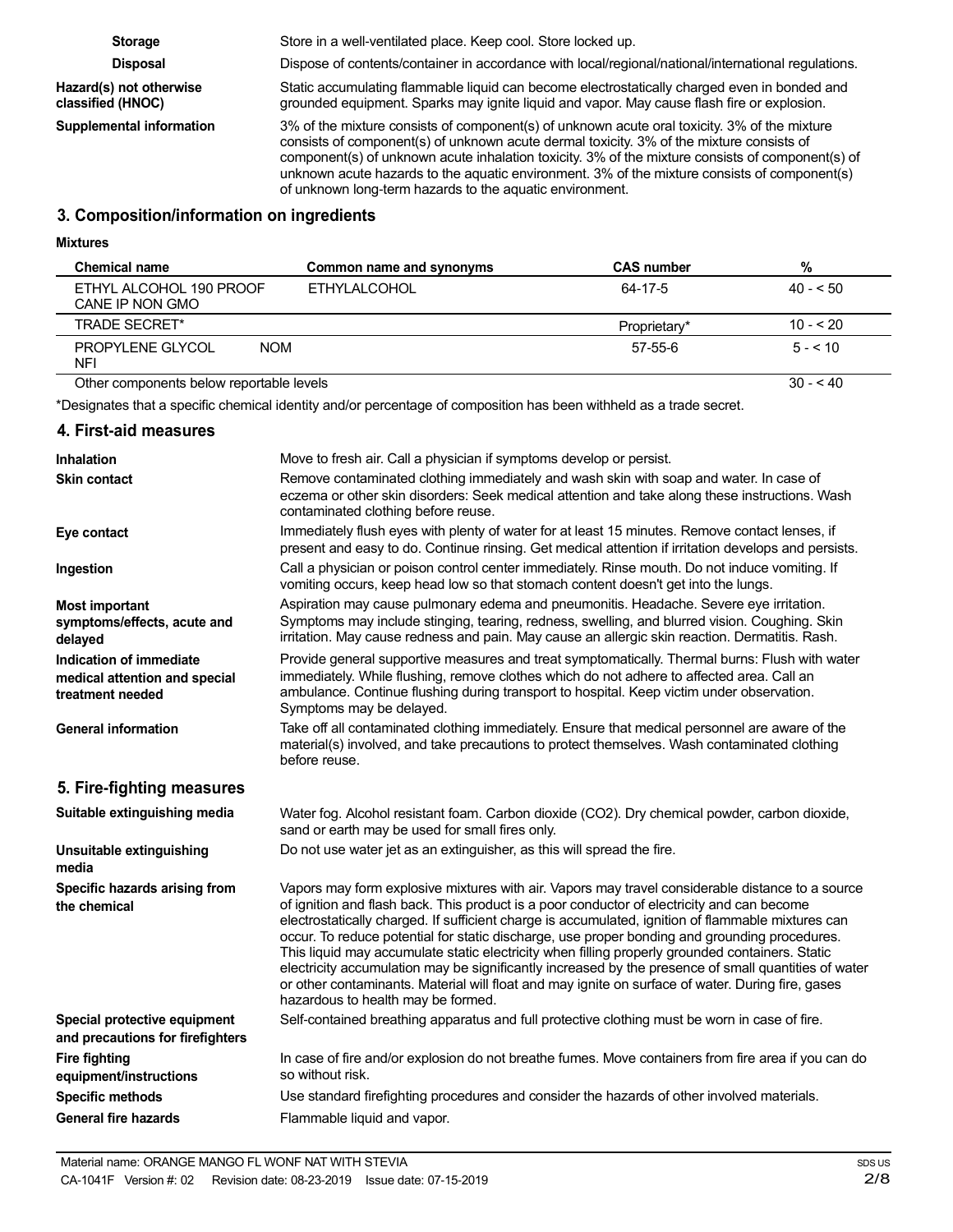### **6. Accidental release measures**

| Personal precautions,<br>protective equipment and<br>emergency procedures | Keep unnecessary personnel away. Keep people away from and upwind of spill/leak. Eliminate all<br>ignition sources (no smoking, flares, sparks, or flames in immediate area). Wear appropriate<br>protective equipment and clothing during clean-up. Avoid breathing mist/vapors. Do not touch<br>damaged containers or spilled material unless wearing appropriate protective clothing. Ventilate<br>closed spaces before entering them. Use appropriate containment to avoid environmental<br>contamination. Transfer by mechanical means such as vacuum truck to a salvage tank or other<br>suitable container for recovery or safe disposal. Local authorities should be advised if significant<br>spillages cannot be contained. For personal protection, see section 8 of the SDS.                                                                                                                                                                                                                                                                                                                                                                                              |
|---------------------------------------------------------------------------|---------------------------------------------------------------------------------------------------------------------------------------------------------------------------------------------------------------------------------------------------------------------------------------------------------------------------------------------------------------------------------------------------------------------------------------------------------------------------------------------------------------------------------------------------------------------------------------------------------------------------------------------------------------------------------------------------------------------------------------------------------------------------------------------------------------------------------------------------------------------------------------------------------------------------------------------------------------------------------------------------------------------------------------------------------------------------------------------------------------------------------------------------------------------------------------|
| <b>Methods and materials for</b><br>containment and cleaning up           | Eliminate all ignition sources (no smoking, flares, sparks, or flames in immediate area). Keep<br>combustibles (wood, paper, oil, etc.) away from spilled material. Take precautionary measures<br>against static discharge. Use only non-sparking tools. Prevent product from entering drains.                                                                                                                                                                                                                                                                                                                                                                                                                                                                                                                                                                                                                                                                                                                                                                                                                                                                                       |
|                                                                           | Large Spills: Stop the flow of material, if this is without risk. Dike the spilled material, where this is<br>possible. Use a non-combustible material like vermiculite, sand or earth to soak up the product<br>and place into a container for later disposal. Following product recovery, flush area with water.                                                                                                                                                                                                                                                                                                                                                                                                                                                                                                                                                                                                                                                                                                                                                                                                                                                                    |
|                                                                           | Small Spills: Absorb with earth, sand or other non-combustible material and transfer to containers<br>for later disposal. Wipe up with absorbent material (e.g. cloth, fleece). Clean surface thoroughly to<br>remove residual contamination.                                                                                                                                                                                                                                                                                                                                                                                                                                                                                                                                                                                                                                                                                                                                                                                                                                                                                                                                         |
|                                                                           | Never return spills to original containers for re-use. For waste disposal, see section 13 of the SDS.                                                                                                                                                                                                                                                                                                                                                                                                                                                                                                                                                                                                                                                                                                                                                                                                                                                                                                                                                                                                                                                                                 |
| <b>Environmental precautions</b>                                          | Avoid release to the environment. Inform appropriate managerial or supervisory personnel of all<br>environmental releases. Prevent further leakage or spillage if safe to do so. Avoid discharge into<br>drains, water courses or onto the ground. Use appropriate containment to avoid environmental<br>contamination.                                                                                                                                                                                                                                                                                                                                                                                                                                                                                                                                                                                                                                                                                                                                                                                                                                                               |
| 7. Handling and storage                                                   |                                                                                                                                                                                                                                                                                                                                                                                                                                                                                                                                                                                                                                                                                                                                                                                                                                                                                                                                                                                                                                                                                                                                                                                       |
| Precautions for safe handling                                             | Do not handle, store or open near an open flame, sources of heat or sources of ignition. Protect<br>material from direct sunlight. When using do not smoke. Explosion-proof general and local exhaust<br>ventilation. Minimize fire risks from flammable and combustible materials (including combustible<br>dust and static accumulating liquids) or dangerous reactions with incompatible materials. Handling<br>operations that can promote accumulation of static charges include but are not limited to: mixing,<br>filtering, pumping at high flow rates, splash filling, creating mists or sprays, tank and container<br>filling, tank cleaning, sampling, gauging, switch loading, vacuum truck operations. Take<br>precautionary measures against static discharges. All equipment used when handling the product<br>must be grounded. Use non-sparking tools and explosion-proof equipment. Avoid breathing<br>mist/vapors. Avoid contact with eyes, skin, and clothing. Avoid prolonged exposure. Wear<br>appropriate personal protective equipment. Wash hands thoroughly after handling. Avoid release<br>to the environment. Observe good industrial hygiene practices. |
|                                                                           | For additional information on equipment bonding and grounding, refer to the Canadian Electrical<br>Code in Canada, (CSA C22.1), or the American Petroleum Institute (API) Recommended Practice<br>2003, "Protection Against Ignitions Arising out of Static, Lightning, and Stray Currents" or National<br>Fire Protection Association (NFPA) 77, "Recommended Practice on Static Electricity" or National<br>Fire Protection Association (NFPA) 70, "National Electrical Code".                                                                                                                                                                                                                                                                                                                                                                                                                                                                                                                                                                                                                                                                                                      |
| Conditions for safe storage,<br>including any incompatibilities           | Store locked up. Keep away from heat, sparks and open flame. Prevent electrostatic charge<br>build-up by using common bonding and grounding techniques. Eliminate sources of ignition. Avoid<br>spark promoters. Ground/bond container and equipment. These alone may be insufficient to<br>remove static electricity. Store in a cool, dry place out of direct sunlight. Store in tightly closed<br>container. Store in a well-ventilated place. Keep in an area equipped with sprinklers. Store away<br>from incompatible materials (see Section 10 of the SDS).                                                                                                                                                                                                                                                                                                                                                                                                                                                                                                                                                                                                                    |
| 8. Exposure controls/personal protection                                  |                                                                                                                                                                                                                                                                                                                                                                                                                                                                                                                                                                                                                                                                                                                                                                                                                                                                                                                                                                                                                                                                                                                                                                                       |
| <b>Occupational exposure limits</b>                                       |                                                                                                                                                                                                                                                                                                                                                                                                                                                                                                                                                                                                                                                                                                                                                                                                                                                                                                                                                                                                                                                                                                                                                                                       |
|                                                                           | The following constituents are the only constituents of the product which have a PEL, TLV or other recommended exposure limit.<br>At this time, the other constituents have no known exposure limits.<br>US. OSHA Table Z-1 Limits for Air Contaminants (29 CFR 1910.1000)                                                                                                                                                                                                                                                                                                                                                                                                                                                                                                                                                                                                                                                                                                                                                                                                                                                                                                            |

| $\overline{O}$ . $\overline{O}$ . The contract of the contract support $\overline{O}$ . The contract support of $\overline{O}$ . The contract of $\overline{O}$<br><b>Components</b> | <b>Type</b> | Value      |  |
|--------------------------------------------------------------------------------------------------------------------------------------------------------------------------------------|-------------|------------|--|
| ETHYL ALCOHOL 190<br>PROOF CANE IP NON<br>GMO (CAS 64-17-5)                                                                                                                          | PEL         | 1900 mg/m3 |  |
|                                                                                                                                                                                      |             | $1000$ ppm |  |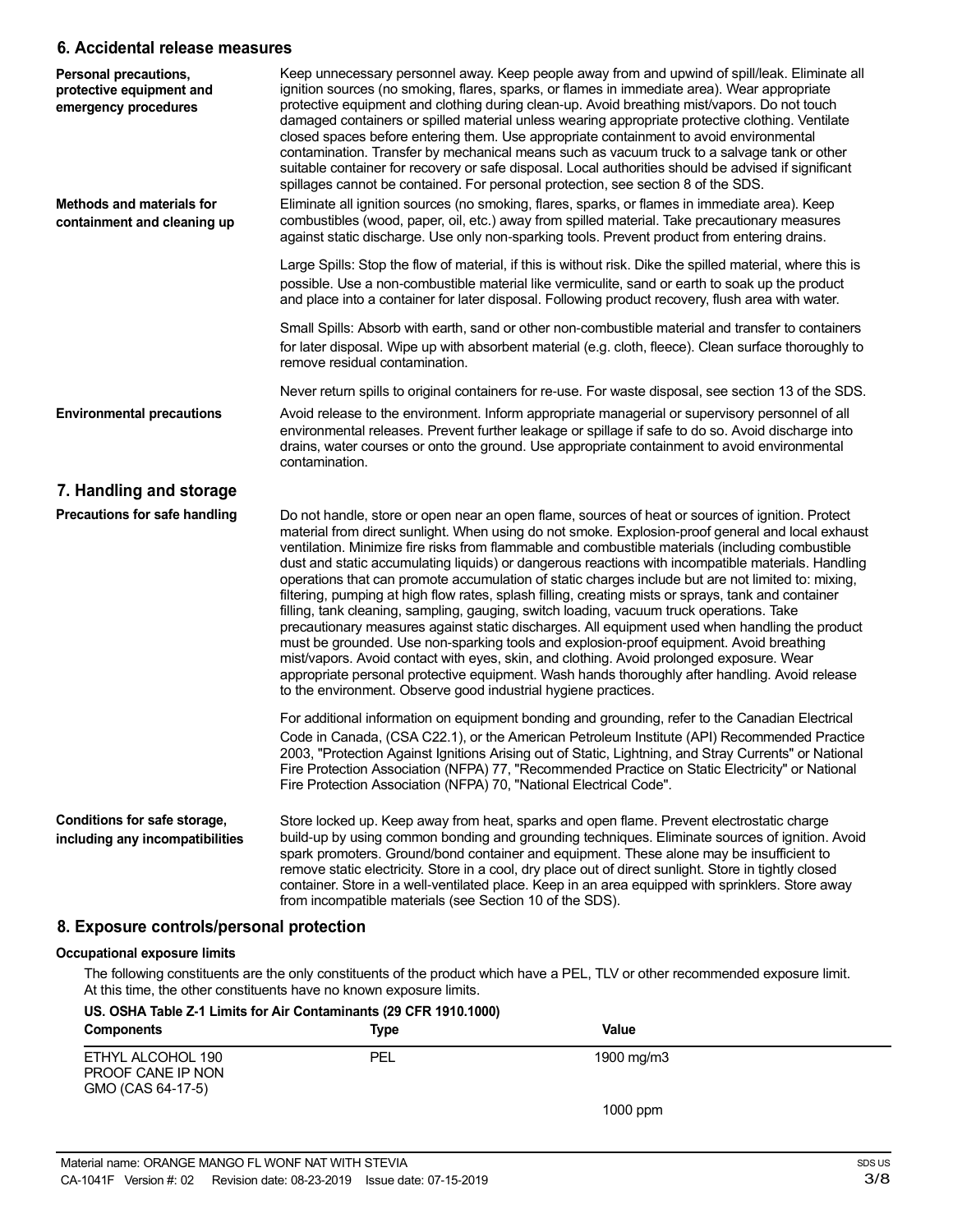| US. ACGIH Threshold Limit Values<br><b>Components</b>       | <b>Type</b>                                                                                                                                                                                                                                                                                                                                                                                                                                                             | Value      |          |
|-------------------------------------------------------------|-------------------------------------------------------------------------------------------------------------------------------------------------------------------------------------------------------------------------------------------------------------------------------------------------------------------------------------------------------------------------------------------------------------------------------------------------------------------------|------------|----------|
| ETHYL ALCOHOL 190<br>PROOF CANE IP NON<br>GMO (CAS 64-17-5) | <b>STEL</b>                                                                                                                                                                                                                                                                                                                                                                                                                                                             | 1000 ppm   |          |
| US. NIOSH: Pocket Guide to Chemical Hazards                 |                                                                                                                                                                                                                                                                                                                                                                                                                                                                         |            |          |
| <b>Components</b>                                           | <b>Type</b>                                                                                                                                                                                                                                                                                                                                                                                                                                                             | Value      |          |
| ETHYL ALCOHOL 190<br>PROOF CANE IP NON<br>GMO (CAS 64-17-5) | <b>TWA</b>                                                                                                                                                                                                                                                                                                                                                                                                                                                              | 1900 mg/m3 |          |
|                                                             |                                                                                                                                                                                                                                                                                                                                                                                                                                                                         | 1000 ppm   |          |
|                                                             | US. Workplace Environmental Exposure Level (WEEL) Guides                                                                                                                                                                                                                                                                                                                                                                                                                |            |          |
| <b>Components</b>                                           | <b>Type</b>                                                                                                                                                                                                                                                                                                                                                                                                                                                             | Value      | Form     |
| <b>PROPYLENE GLYCOL</b><br>NOM NFI (CAS 57-55-6)            | <b>TWA</b>                                                                                                                                                                                                                                                                                                                                                                                                                                                              | 10 mg/m3   | Aerosol. |
| <b>Biological limit values</b>                              | No biological exposure limits noted for the ingredient(s).                                                                                                                                                                                                                                                                                                                                                                                                              |            |          |
| Appropriate engineering<br>controls                         | Explosion-proof general and local exhaust ventilation. Good general ventilation should be used.<br>Ventilation rates should be matched to conditions. If applicable, use process enclosures, local<br>exhaust ventilation, or other engineering controls to maintain airborne levels below recommended<br>exposure limits. If exposure limits have not been established, maintain airborne levels to an<br>acceptable level. Provide eyewash station and safety shower. |            |          |
|                                                             | Individual protection measures, such as personal protective equipment                                                                                                                                                                                                                                                                                                                                                                                                   |            |          |
| Eye/face protection                                         | Face shield is recommended. Wear safety glasses with side shields (or goggles).                                                                                                                                                                                                                                                                                                                                                                                         |            |          |
| <b>Skin protection</b>                                      |                                                                                                                                                                                                                                                                                                                                                                                                                                                                         |            |          |
| <b>Hand protection</b>                                      | Wear appropriate chemical resistant gloves.                                                                                                                                                                                                                                                                                                                                                                                                                             |            |          |
| Other                                                       | Wear appropriate chemical resistant clothing. Use of an impervious apron is recommended.                                                                                                                                                                                                                                                                                                                                                                                |            |          |
| <b>Respiratory protection</b>                               | If engineering controls do not maintain airborne concentrations below recommended exposure<br>limits (where applicable) or to an acceptable level (in countries where exposure limits have not<br>been established), an approved respirator must be worn.                                                                                                                                                                                                               |            |          |
| <b>Thermal hazards</b>                                      | Wear appropriate thermal protective clothing, when necessary.                                                                                                                                                                                                                                                                                                                                                                                                           |            |          |
| <b>General hygiene</b><br>considerations                    | When using do not smoke. Always observe good personal hygiene measures, such as washing<br>after handling the material and before eating, drinking, and/or smoking. Routinely wash work<br>clothing and protective equipment to remove contaminants. Contaminated work clothing should not<br>be allowed out of the workplace.                                                                                                                                          |            |          |

# **9. Physical and chemical properties**

| Appearance                                   |                                                |
|----------------------------------------------|------------------------------------------------|
| <b>Physical state</b>                        | Liquid.                                        |
| Form                                         | Liquid.                                        |
| Color                                        | Not available.                                 |
| Odor                                         | Not available.                                 |
| <b>Odor threshold</b>                        | Not available.                                 |
| рH                                           | Not available.                                 |
| Melting point/freezing point                 | $-173.38$ °F ( $-114.1$ °C) estimated          |
| Initial boiling point and boiling<br>range   | 173.3 $\degree$ F (78.5 $\degree$ C) estimated |
| <b>Flash point</b>                           | 84.0 °F (28.9 °C) Closed Cup                   |
| <b>Evaporation rate</b>                      | Not available.                                 |
| Flammability (solid, gas)                    | Not applicable.                                |
| Upper/lower flammability or explosive limits |                                                |
| <b>Flammability limit - lower</b><br>$(\% )$ | Not available.                                 |
| <b>Flammability limit - upper</b><br>(%)     | Not available.                                 |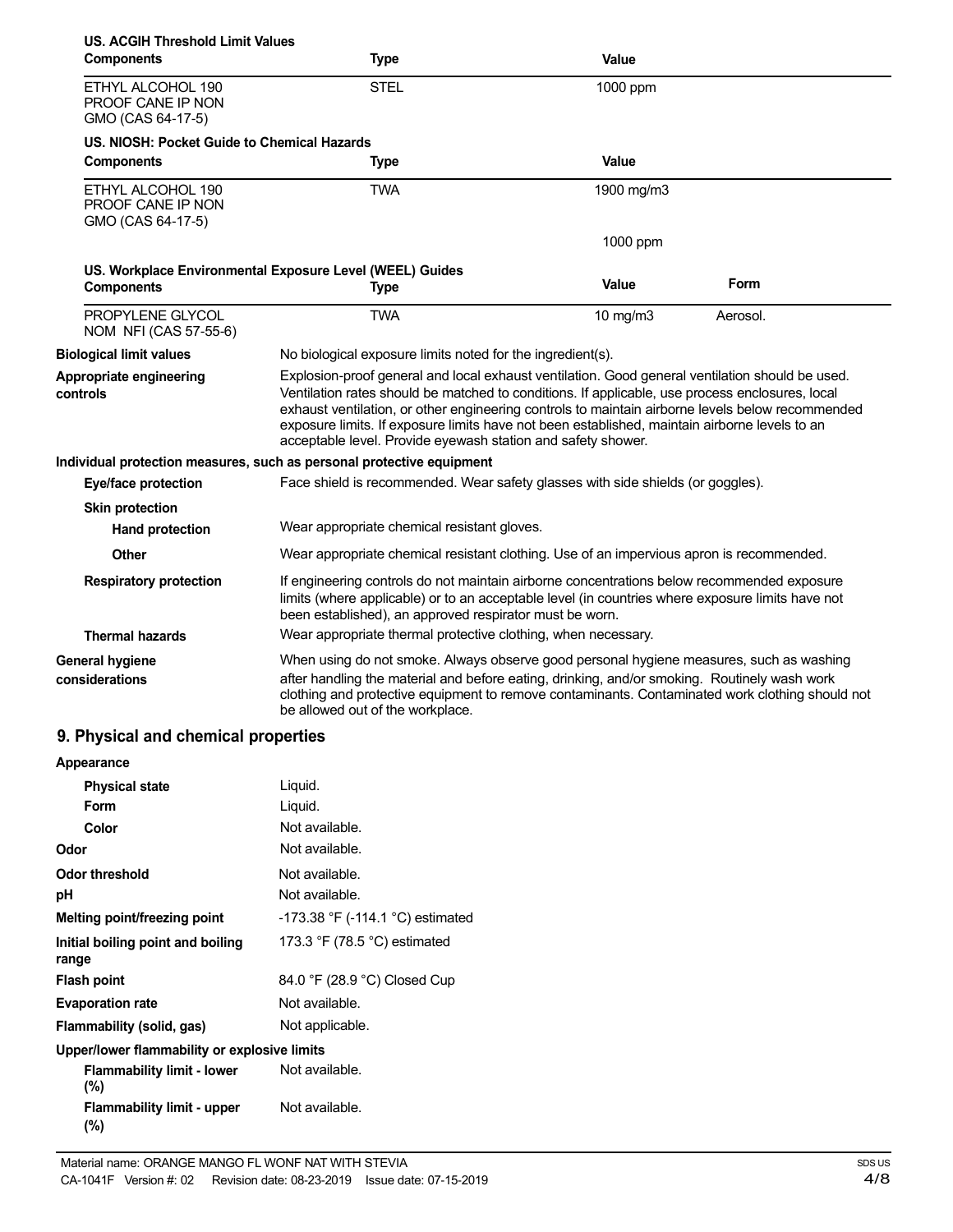| Explosive limit - lower (%)                       | Not available.               |
|---------------------------------------------------|------------------------------|
| Explosive limit - upper (%)                       | Not available.               |
| Vapor pressure                                    | 41.34 hPa estimated          |
| Vapor density                                     | Not available.               |
| <b>Relative density</b>                           | Not available.               |
| Solubility(ies)                                   |                              |
| Solubility (water)                                | Not available.               |
| <b>Partition coefficient</b><br>(n-octanol/water) | Not available.               |
| <b>Auto-ignition temperature</b>                  | 685 °F (362.78 °C) estimated |
| Decomposition temperature                         | Not available.               |
| <b>Viscosity</b>                                  | Not available.               |
| <b>Other information</b>                          |                              |
| <b>Explosive properties</b>                       | Not explosive.               |
| <b>Flammability class</b>                         | Flammable IC estimated       |
| <b>Oxidizing properties</b>                       | Not oxidizing.               |
| <b>Refractive index</b>                           | 1.3641 - 1.3941              |
| <b>Specific gravity</b>                           | $0.93 - 0.96$                |

# **10. Stability and reactivity**

| <b>Reactivity</b>                            | The product is stable and non-reactive under normal conditions of use, storage and transport.                                                                            |
|----------------------------------------------|--------------------------------------------------------------------------------------------------------------------------------------------------------------------------|
| <b>Chemical stability</b>                    | Material is stable under normal conditions.                                                                                                                              |
| <b>Possibility of hazardous</b><br>reactions | Hazardous polymerization does not occur.                                                                                                                                 |
| <b>Conditions to avoid</b>                   | Keep away from heat, hot surfaces, sparks, open flames and other ignition sources. Avoid<br>temperatures exceeding the flash point. Contact with incompatible materials. |
| Incompatible materials                       | Strong oxidizing agents.                                                                                                                                                 |
| <b>Hazardous decomposition</b><br>products   | No hazardous decomposition products are known.                                                                                                                           |

# **11. Toxicological information**

# **Information on likely routes of exposure**

| <b>Inhalation</b>                                                                  | Prolonged inhalation may be harmful.                                                                                                                                                                                                                                                      |
|------------------------------------------------------------------------------------|-------------------------------------------------------------------------------------------------------------------------------------------------------------------------------------------------------------------------------------------------------------------------------------------|
| <b>Skin contact</b>                                                                | Causes skin irritation. May cause an allergic skin reaction.                                                                                                                                                                                                                              |
| Eye contact                                                                        | Causes serious eye irritation.                                                                                                                                                                                                                                                            |
| Ingestion                                                                          | Droplets of the product aspirated into the lungs through ingestion or vomiting may cause a serious<br>chemical pneumonia.                                                                                                                                                                 |
| Symptoms related to the<br>physical, chemical and<br>toxicological characteristics | Aspiration may cause pulmonary edema and pneumonitis. Headache. Severe eye irritation.<br>Symptoms may include stinging, tearing, redness, swelling, and blurred vision. Coughing. Skin<br>irritation. May cause redness and pain. May cause an allergic skin reaction. Dermatitis. Rash. |
| Information on toxicological effects                                               |                                                                                                                                                                                                                                                                                           |
| Acute toxicity                                                                     | May be fatal if swallowed and enters airways.                                                                                                                                                                                                                                             |
| Skin corrosion/irritation                                                          | Causes skin irritation.                                                                                                                                                                                                                                                                   |
| Serious eye damage/eye<br>irritation                                               | Causes serious eye irritation.                                                                                                                                                                                                                                                            |
| Respiratory or skin sensitization                                                  |                                                                                                                                                                                                                                                                                           |
| <b>Respiratory sensitization</b>                                                   | Not a respiratory sensitizer.                                                                                                                                                                                                                                                             |
| <b>Skin sensitization</b>                                                          | May cause an allergic skin reaction.                                                                                                                                                                                                                                                      |
| Germ cell mutagenicity                                                             | No data available to indicate product or any components present at greater than 0.1% are<br>mutagenic or genotoxic.                                                                                                                                                                       |
| Carcinogenicity                                                                    | Not classifiable as to carcinogenicity to humans.                                                                                                                                                                                                                                         |
| <b>IARC Monographs. Overall Evaluation of Carcinogenicity</b>                      |                                                                                                                                                                                                                                                                                           |
| Not listed.                                                                        |                                                                                                                                                                                                                                                                                           |

Material name: ORANGE MANGO FL WONF NAT WITH STEVIA CA-1041F Version #: 02 Revision date: 08-23-2019 Issue date: 07-15-2019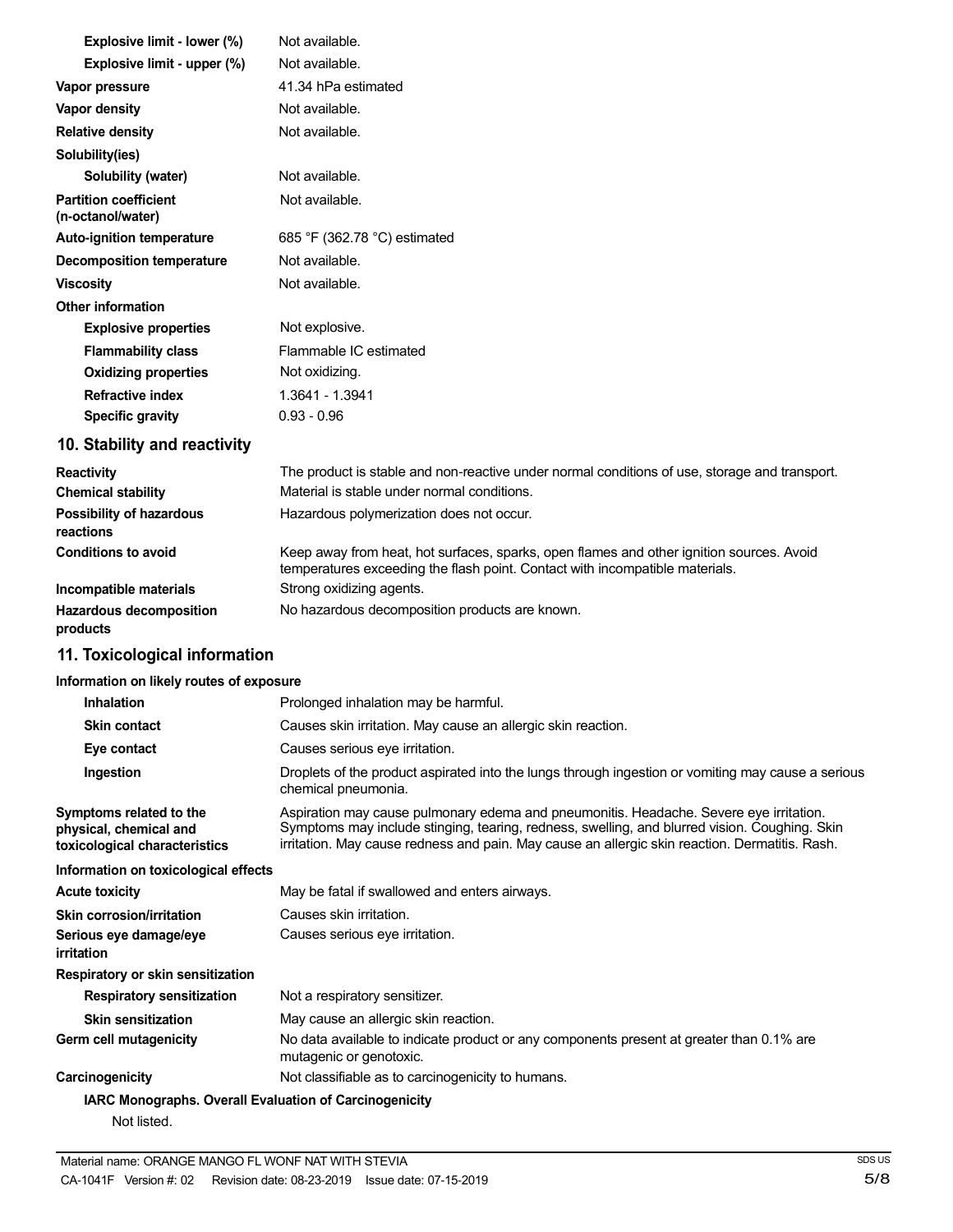| Not regulated.                                                                                                   | OSHA Specifically Regulated Substances (29 CFR 1910.1001-1052)                                                                                                                                                                                                                                                                                                                                                                                                                                                                                      |
|------------------------------------------------------------------------------------------------------------------|-----------------------------------------------------------------------------------------------------------------------------------------------------------------------------------------------------------------------------------------------------------------------------------------------------------------------------------------------------------------------------------------------------------------------------------------------------------------------------------------------------------------------------------------------------|
| Not listed.                                                                                                      | US. National Toxicology Program (NTP) Report on Carcinogens                                                                                                                                                                                                                                                                                                                                                                                                                                                                                         |
| <b>Reproductive toxicity</b>                                                                                     | Possible reproductive hazard.                                                                                                                                                                                                                                                                                                                                                                                                                                                                                                                       |
| Specific target organ toxicity -<br>single exposure                                                              | Not classified.                                                                                                                                                                                                                                                                                                                                                                                                                                                                                                                                     |
| Specific target organ toxicity -<br>repeated exposure                                                            | Not classified.                                                                                                                                                                                                                                                                                                                                                                                                                                                                                                                                     |
| <b>Aspiration hazard</b>                                                                                         | May be fatal if swallowed and enters airways.                                                                                                                                                                                                                                                                                                                                                                                                                                                                                                       |
| <b>Chronic effects</b>                                                                                           | Prolonged inhalation may be harmful.                                                                                                                                                                                                                                                                                                                                                                                                                                                                                                                |
| 12. Ecological information                                                                                       |                                                                                                                                                                                                                                                                                                                                                                                                                                                                                                                                                     |
| <b>Ecotoxicity</b><br>Persistence and degradability                                                              | Harmful to aquatic life with long lasting effects.<br>No data is available on the degradability of any ingredients in the mixture.                                                                                                                                                                                                                                                                                                                                                                                                                  |
| <b>Bioaccumulative potential</b>                                                                                 |                                                                                                                                                                                                                                                                                                                                                                                                                                                                                                                                                     |
| Partition coefficient n-octanol / water (log Kow)<br>ETHYL ALCOHOL 190 PROOF CANE IP NON GMO<br>PROPYLENE GLYCOL | $-0.31$<br>$-0.92$<br>NOM NFI                                                                                                                                                                                                                                                                                                                                                                                                                                                                                                                       |
| <b>Mobility in soil</b>                                                                                          | No data available.                                                                                                                                                                                                                                                                                                                                                                                                                                                                                                                                  |
| Other adverse effects                                                                                            | No other adverse environmental effects (e.g. ozone depletion, photochemical ozone creation<br>potential, endocrine disruption, global warming potential) are expected from this component.                                                                                                                                                                                                                                                                                                                                                          |
| 13. Disposal considerations                                                                                      |                                                                                                                                                                                                                                                                                                                                                                                                                                                                                                                                                     |
| <b>Disposal instructions</b>                                                                                     | Collect and reclaim or dispose in sealed containers at licensed waste disposal site. Incinerate the<br>material under controlled conditions in an approved incinerator. Do not incinerate sealed<br>containers. Do not allow this material to drain into sewers/water supplies. Do not contaminate<br>ponds, waterways or ditches with chemical or used container. If discarded, this product is<br>considered a RCRA ignitable waste, D001. Dispose of contents/container in accordance with<br>local/regional/national/international regulations. |
| <b>Local disposal regulations</b>                                                                                | Dispose in accordance with all applicable regulations.                                                                                                                                                                                                                                                                                                                                                                                                                                                                                              |
| Hazardous waste code                                                                                             | D001: Waste Flammable material with a flash point <140 F<br>The waste code should be assigned in discussion between the user, the producer and the waste<br>disposal company.                                                                                                                                                                                                                                                                                                                                                                       |
| Waste from residues / unused<br>products                                                                         | Dispose of in accordance with local regulations. Empty containers or liners may retain some<br>product residues. This material and its container must be disposed of in a safe manner (see:<br>Disposal instructions).                                                                                                                                                                                                                                                                                                                              |
| <b>Contaminated packaging</b>                                                                                    | Since emptied containers may retain product residue, follow label warnings even after container is<br>emptied. Empty containers should be taken to an approved waste handling site for recycling or<br>disposal.                                                                                                                                                                                                                                                                                                                                    |
| 14. Transport information                                                                                        |                                                                                                                                                                                                                                                                                                                                                                                                                                                                                                                                                     |
| <b>DOT</b>                                                                                                       |                                                                                                                                                                                                                                                                                                                                                                                                                                                                                                                                                     |
| UN number                                                                                                        | <b>UN1197</b>                                                                                                                                                                                                                                                                                                                                                                                                                                                                                                                                       |
| UN proper shipping name<br>Transport hazard class(es)                                                            | Extracts, flavoring, liquid                                                                                                                                                                                                                                                                                                                                                                                                                                                                                                                         |
| <b>Class</b>                                                                                                     | 3                                                                                                                                                                                                                                                                                                                                                                                                                                                                                                                                                   |
| Subsidiary risk                                                                                                  | 3                                                                                                                                                                                                                                                                                                                                                                                                                                                                                                                                                   |
| Label(s)<br><b>Packing group</b>                                                                                 | Ш                                                                                                                                                                                                                                                                                                                                                                                                                                                                                                                                                   |
| Special precautions for user                                                                                     | Read safety instructions, SDS and emergency procedures before handling.                                                                                                                                                                                                                                                                                                                                                                                                                                                                             |
| <b>Special provisions</b>                                                                                        | B1, IB3, T2, TP1                                                                                                                                                                                                                                                                                                                                                                                                                                                                                                                                    |
| <b>Packaging exceptions</b>                                                                                      | 150                                                                                                                                                                                                                                                                                                                                                                                                                                                                                                                                                 |
| Packaging non bulk                                                                                               | 203<br>242                                                                                                                                                                                                                                                                                                                                                                                                                                                                                                                                          |
| Packaging bulk<br><b>IATA</b>                                                                                    |                                                                                                                                                                                                                                                                                                                                                                                                                                                                                                                                                     |
| <b>UN number</b>                                                                                                 | <b>UN1197</b>                                                                                                                                                                                                                                                                                                                                                                                                                                                                                                                                       |
| UN proper shipping name                                                                                          | Extracts, flavouring, liquid                                                                                                                                                                                                                                                                                                                                                                                                                                                                                                                        |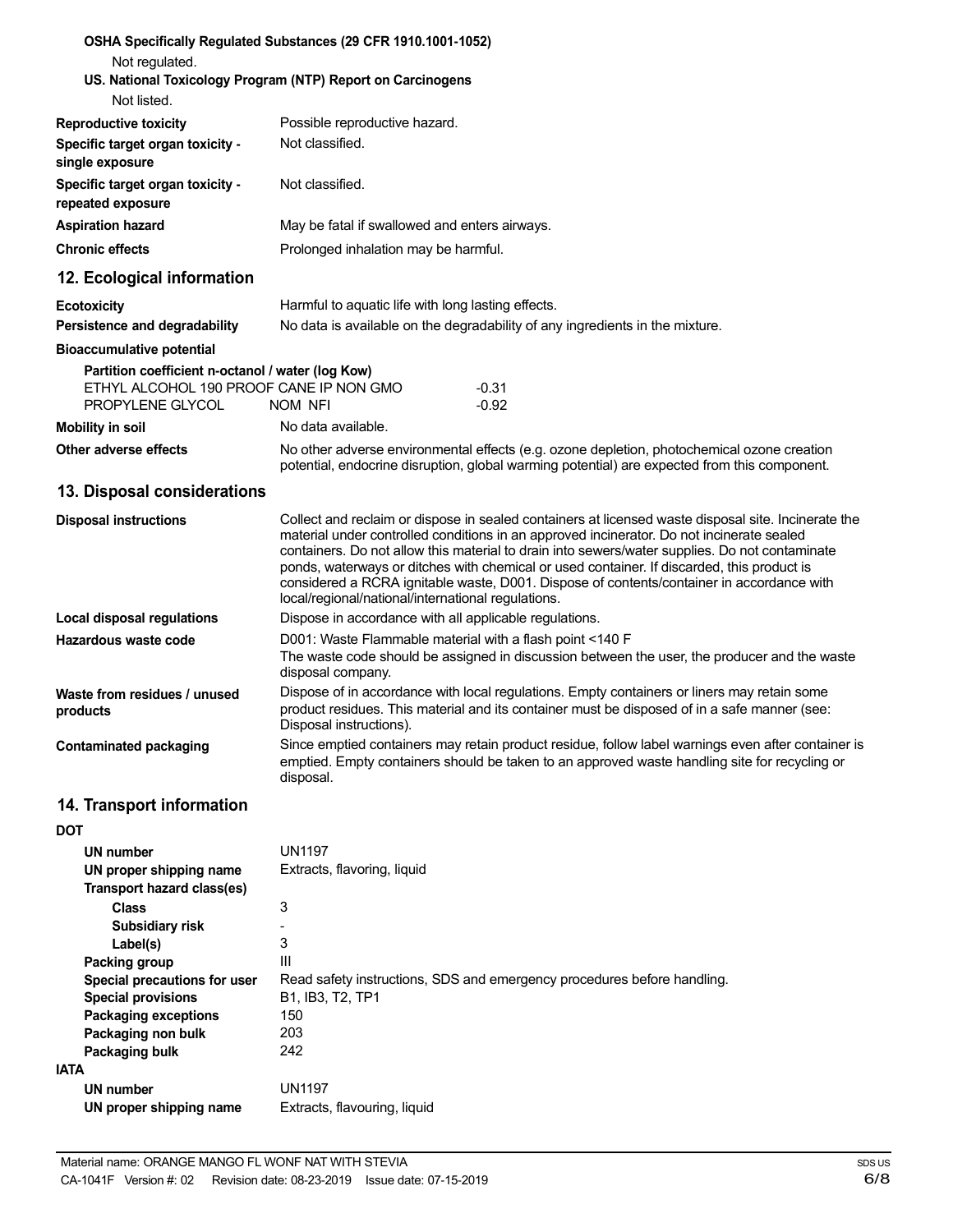| Transport hazard class(es)                        |                                                                         |
|---------------------------------------------------|-------------------------------------------------------------------------|
| <b>Class</b>                                      | 3                                                                       |
| <b>Subsidiary risk</b>                            |                                                                         |
| Packing group                                     | Ш                                                                       |
| <b>Environmental hazards</b>                      | No.                                                                     |
| <b>ERG Code</b>                                   | 31                                                                      |
| Special precautions for user<br>Other information | Read safety instructions, SDS and emergency procedures before handling. |
| Passenger and cargo<br>aircraft                   | Allowed with restrictions.                                              |
| Cargo aircraft only                               | Allowed with restrictions.                                              |
| <b>IMDG</b>                                       |                                                                         |
| UN number                                         | <b>UN1197</b>                                                           |
| UN proper shipping name                           | EXTRACTS, FLAVOURING, LIQUID                                            |
| Transport hazard class(es)                        |                                                                         |
| <b>Class</b>                                      | 3                                                                       |
| <b>Subsidiary risk</b>                            |                                                                         |
| Packing group                                     | Ш                                                                       |
| <b>Environmental hazards</b>                      |                                                                         |
| <b>Marine pollutant</b>                           | No.                                                                     |
| <b>EmS</b>                                        | $F-E$ , S-D                                                             |
| Special precautions for user                      | Read safety instructions, SDS and emergency procedures before handling. |
| Transport in bulk according to                    | Not established.                                                        |
| Annex II of MARPOL 73/78 and<br>the IBC Code      |                                                                         |
| <b>DOT</b>                                        |                                                                         |



**15. Regulatory information**

**US federal regulations** This product is a "Hazardous Chemical" as defined by the OSHA Hazard Communication Standard, 29 CFR 1910.1200.

### **Toxic Substances Control Act (TSCA)**

**TSCA Section 12(b) Export Notification (40 CFR 707, Subpt. D)**

Not regulated.

### **CERCLA Hazardous Substance List (40 CFR 302.4)**

Not listed.

### **SARA 304 Emergency release notification**

Not regulated.